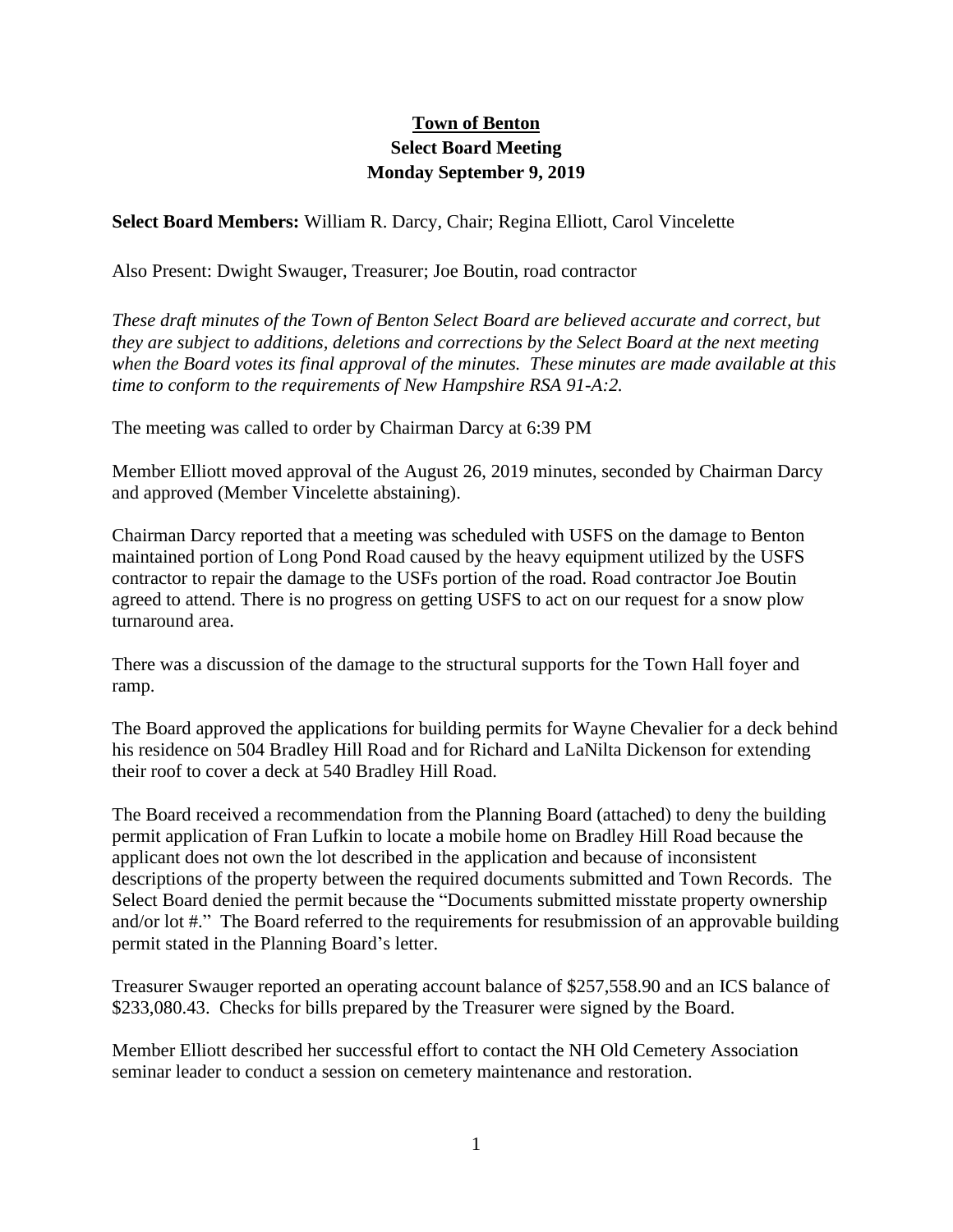There was a discussion of meeting with the Benton Beautification Committee to discuss the cemetery and the Welcome to Benton sign.

The Chairman reviewed miscellaneous correspondence received.

Treasurer Swauger submitted the M-434 estimated revenue report to DRA. Contract assessor Steve Allen reported on delays in DRA submission of utility values which are a necessary element of the report to DRA on Town assessed property valuations (MS-1), a component of the tax rate.

The meeting was adjourned at 7:25 PM.